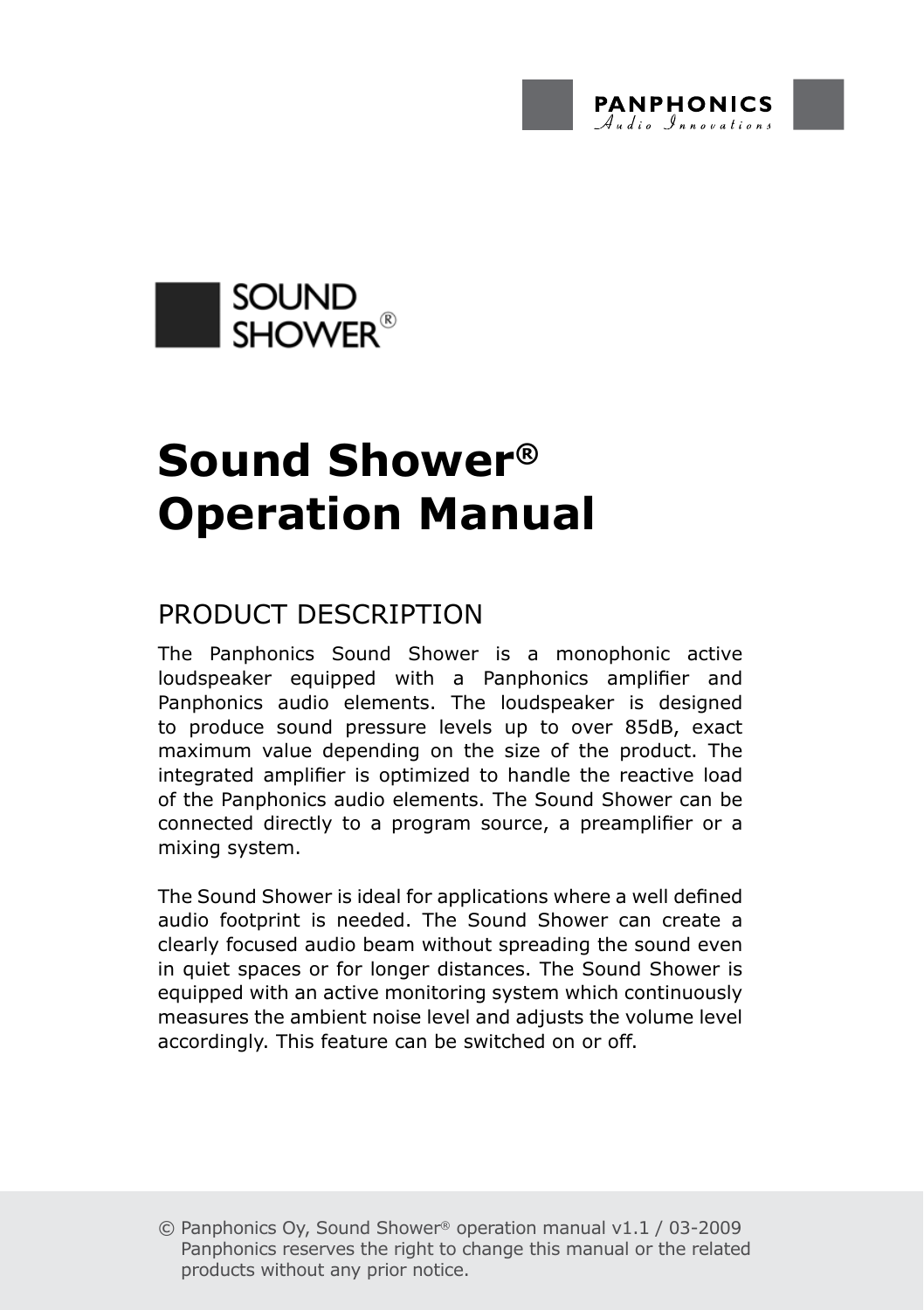#### Audio and electrical properties

- Frequency range: 400 Hz 16 kHz (-6 dB/oct.)
- Maximum output sound pressure level: over 85 dB
- Automatic volume control relative to changes in ambient noise level (can be disabled)
- Virtual bass feature (can be disabled)
- Operation principle: Bridged mono (internal stereo to mono conversion)
- Input impedance (audio IN): 100 kΩ
- Input voltage (audio IN): 50 mV 2 V maximum, adjustable gain
- Input (audio IN): 3,5 mm stereo jack, unbalanced
- Output for external device: 5 V / 100 mA DC, USB A type connector
- Adjustable input gain
- Power indicator led (green)
- Audio output overdrive (clip) indicator led (red)
- Power supply: External 24 V DC power supply.
- Output plug diameter 2,1 mm / 5,5 mm (center / out). Use only power units supplied by Panphonics Oy.

#### Physical dimensions and properties

| <b>MODEL</b> | $SIZE (L \times W \times H)$ |                               | <b>WEIGHT</b> |      | <b>AUDIO FOOTPRINT* (LxW)</b> |                              |
|--------------|------------------------------|-------------------------------|---------------|------|-------------------------------|------------------------------|
|              | mm                           | Inch                          | kq            | lbs  | m                             | Ft                           |
| 600x200      | 600 x 204 x 34               | $236 \times 8.0 \times 1.3$   | 1.2           | 2.6  | $15\times 5$<br>horizontal    | $50 \times 15$<br>horizontal |
| 1000 x 200   | 995x204x34                   | $39.4 \times 80 \times 1.3$   | 1.8           | 4.0  | $25 \times 5$<br>horizontal   | $80 \times 15$<br>horizontal |
| 1200x200     | 1195x204x34                  | $47.0 \times 8.0 \times 13$   | 2.0           | 4.5  | $1.5 \times 2.0$              | $5 \times 7$                 |
| 1800x200     | 1790 x 204 x 34              | $70.5 \times 8.0 \times 1.3$  | 2.8           | 6.2  | $2.0 \times 2.0$              | $7 \times 7$                 |
| 2400x200     | 2385x204x34                  | $93.9 \times 8.0 \times 1.3$  | 3.6           | 8.0  | $2.5 \times 2.0$              | $8 \times 7$                 |
| 3000x200     | 2980x204x34                  | $117.3 \times 8.0 \times 1.3$ | 4.5           | 10.0 | $3.0 \times 2.0$              | $10 \times 7$                |
| 600×600      | 600x600x34                   | 23.6 x 23.6 x 1.3             | 2.5           | 5.5  | $1.5 \times 1.5$              | $5 \times 5$                 |

\*) Audio footprint size depends on the installation height and orientation of the Sound Shower. The example audio footprints listed for Sound Shower models 600 x 200 and 1000 x 200 are for installations where audio output is directed horizontally to produce an audio corridor, for example from above a plasma screen. The other audio footprints are for vertical installations where the loudspeaker front surface is positioned downward to aim the audio output to a limited area as typically desired for example in passages, restrooms, or waiting zones.

#### Colour

White, black or aluminium gray. Covering canvas is changeable.

#### Customs codes

HS-code 851821, CN-code 8518.21.00

#### **MAINTENANCE**

The Panphonics Sound Shower does not need periodic maintenance. If needed the cover canvas may be changed by gently pulling the canvas out and placing a new canvas. The canvas is gently pushed under the frame. It is held in place by springs under the audio elements.



If the canvas is moved during shipping or installation it can be easily straightened out by pressing down gently with your hand holding fingers out and pulling the canvas towards the edges and back under the edge.

# TROUBLE SHOOTING

- No sound, green power led is not lit -> Check that the power unit is properly installed into a wall socket and the power plug is fully inserted into the amplifier power inlet
- No sound, power led on -> Make sure audio is playing and that the audio source is properly connected to the Sound Shower. Also check that the source is not on "mute"
- Very weak sound -> check the gain dip switch position, input sensitivity setting and volume setting (press volume up repeatedly). There are detailed instructions for adjusting the signal level on this manual.
- Buzzing noise in sound -> check that only stereo plugs are used and that they are all fully inserted.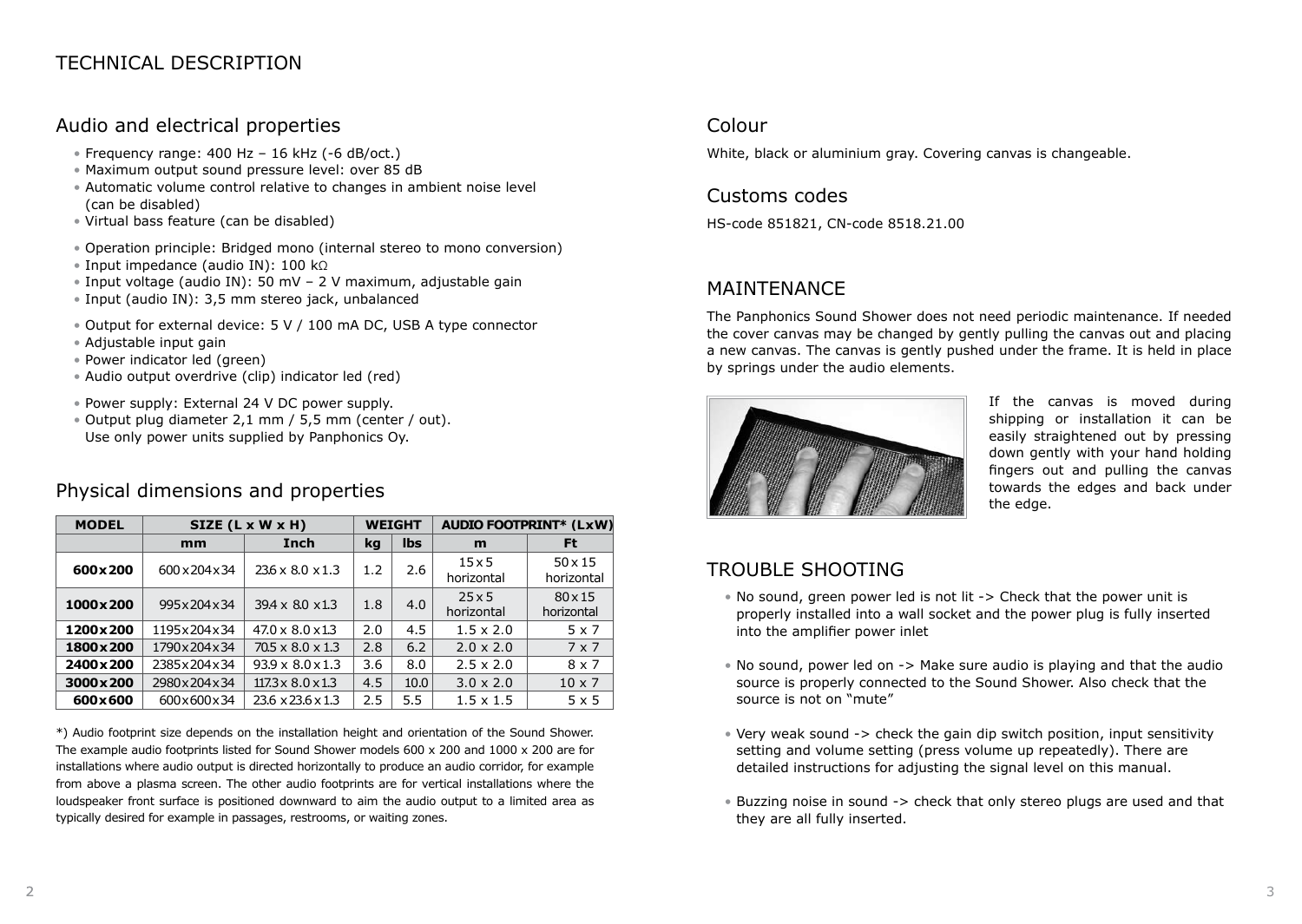# IMPORTANT SAFETY INFORMATION

- **1.** The active Panphonics Sound Shower loudspeaker is designed to be used with supplied power source only. Power source models listed in technical description.
- **2.** Disconnect unit from mains voltage before making any connections.
- **3.** Connect the power supply first to the amplifier, only then to mains voltage.
- **4.** Read all documentation before operating your equipment.
- **5.** Follow all instructions.
- **6.** Do not remove the rear cover. No user serviceable parts inside.
- **7.** Make sure power outlets conform to the power requirements.
- **8.** Do not operate the unit on a surface or in an environment which may impede the normal flow of air around the unit.
- **9.** Do not use the unit near high heat producing devices.
- **10.** Do not drive the input with a signal level greater than that required to drive equipment to full output.
- 11. Do not spill water or other liquids into or on the unit.
- **12.** EQUIPMENT SHOULD BE INSTALLED AND SERVICED BY A SKILLED PERSON ONLY. Always fix the loudspeaker securely so that it cannot fall on anyone. Sound Shower is not suitable for in-wall mounting.
- **13.** The product label is located on the loudspeaker rear plate.

# Using the Sound Shower

Rear plate items, left to right:

- Microphone for ambient noise measurement
- 
- Power LED (green) and Clip LED (red)
- Volume down
- Volume Up
- Dip switches

Serial No:

 $MBC$ 

• Power in POWER VOL- VOL+ DIPs Bower out<br>LED LED CLINIC SV / 100mA Gain Power In Audio IN **PANPHONICS LOUDSPEAKER** <u>зиитсн</u><br>|1|2|3|4| ■ uP  $\Box$ DOWN  $\mathbf{1}$ LOW INPUT SIGNAL<br>LEVEL<br>Combined a signature of HOH HINT SONA<br>LEVEL<br>Top distinguish



• 5V / 100mA DC power out (e.g. for a portable media player)

- Audio IN (3,5mm stereo plug), maximum signal level 2 volts AC
- Gain adjustment

Audio source is connected to the audio IN socket with a 3,5mm stereo jack. Audio source may be any source with output level from 50 mV to 2 V. In case of connected audio player the normal audio cable with 3,5mm stereo jacks provided by the user should not be longer than 3 meters. This is for the installation to meet the strict EMC regula-

tions with high frequency disturbance well over audible audio frequency also. External 24V DC power source is connected to the power IN connector. Use only the power supplies provided by Panphonics Oy.

#### Dip switches

There are four dip switches on the Sound Shower. Switches 1 to 3 are in use, number 4 is not used. The dip switches are used to select correct input gain setting for either a low or high level input signal, to turn the ambient control feature on/off and to turn the virtual bass feature on/off.

# 5V DC output

The Sound Shower is equipped with a power output for mp3 players and similar devices that can take their operating power from a USB port. The USB-type connector on the Sound Shower will not transmit any data. It only provides 5 V of DC for the players.

 Remove non rechargeable batteries before connecting your device to the power out connector.

The power output is specified at 5V/100mA DC.

# Adjusting input gain

To get the maximum level out of the Sound Shower without overdriving it or causing distortion to the sound, follow this procedure to set the input sensitivity of the Sound Shower to an optimum level. This is only done when the loudspeaker is set up for the first time or if the driving device is changed to another model. **1.** Adjust the volume of the driving device (pre amplifier, mixing console, CDplayer etc.) to its maximum setting. If it is known that some lower volume setting will be the maximum used, adjust the source to this volume setting. **2.** Adjust the volume on the Sound Shower to the maximum by pressing the volume up button repeatedly until the volume level does not increase any more. One press of a volume button will adjust the volume by approximately 1dB. The total amount of these adjusting steps is 40.

**3.** Adjust the input gain of the Sound Shower so that the clip led flashes only very randomly during playback of the audio media. If the clip led flashes continuously or is lit, adjust gain to a lower value. To increase gain turn the adjustment screw clockwise. Do not use excessive force.

**4.** If the sound is clipping and distorted even with very low gain setting, switch the input sensitivity dip switch to the low gain position. The Sound Shower has two input sensitivity levels that are chosen with the dip switch number one. **5.** The working principle of Virtual Bass feature is to transfer the audio signal energy from between 70 - 200Hz to higher frequencies to increase the perceived level of low frequency sounds. Readjusting the signal gain level may be necessary after changing Virtual Bass feature on or off with dip switch number.

When gain is correctly set the Panphonics Sound Shower will not clip even when driven with maximum volume setting of the driving device. Correct gain setting will give out maximum SPL without distortion.

 In daily use it is not necessary to adjust gain on the Sound Shower. Volume level is adjusted either by the audio source or with the volume adjustment buttons on the Sound Shower. Adjusting volume level at the source will affect all the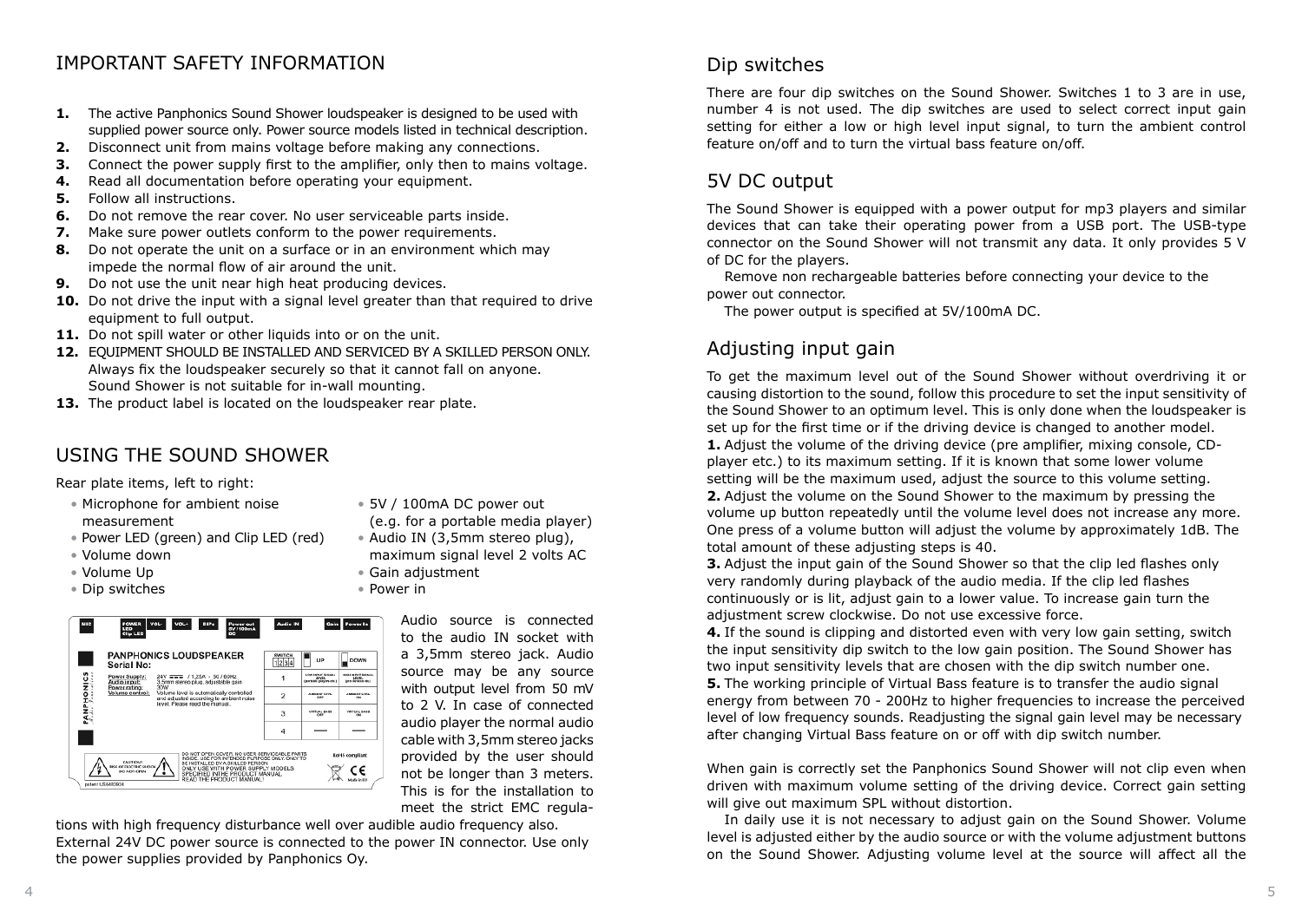Sound Showers driven with that source. Adjusting volume locally on the Sound Shower will only affect that particular loudspeaker.

 The Sound Shower is turned off by disconnecting mains power by removing the power supply unit from the mains socket. Notice that disconnecting the power plug from the loudspeaker does not disconnect mains power from the power supply unit.

#### Setting the desired volume level

Set the Sound Shower to a desired volume level by pressing the volume up and down buttons. To change the level by several steps, press the button repeatedly. Holding the button down will only change the volume by one step. For adjusting, use the same media that will be played after set-up.

When setting the volume level it is important to remember that sound reflects from all hard surfaces. To avoid unnecessary reflections that spread the sound adjust the volume level so that the media is easily heard and understood at the wanted area, but not any louder.

#### Automatic volume adjustment

The volume level may be automatically adjusted to compensate ambient noise level changes. The automatic ambient noise level monitoring enables keeping the perceived volume at a desired level. This option may be enabled or disabled by using the dip switch number two on the Sound Shower. When enabled the Sound Shower will monitor the ambient volume level and adjust the volume level automatically to compensate.

 After the desired volume level is set with the volume level buttons on the Sound Shower, the Sound Shower will measure the ambient noise level during the next pause in the media and use these values as reference. The ambient noise reference will be averaged over 12 second periods. The best results are obtained when the ambient noise is relatively static. The ambient noise reference level will be measured every time after the volume level is adjusted. After the reference ambient noise level has been measured, the volume level will be automatically adjusted if a change in the ambient noise level is detected. The ambient noise level is only measured when there is no media played. This is to avoid mixing the audio signal with the ambient noise.

 If the used media has no pauses (a few second silences), it is advisable to stop the media for a while after setting the volume level in order for the loudspeaker to be able to measure the reference ambient noise level.

 In case the ambient noise level increases very quickly, the change is discarded by the Sound Shower. This is to prevent raising the volume level during announcements or other short audio events that suddenly raise the ambient noise level very high for a moment. If the ambient noise level stays at this higher level for over 30 seconds Sound Shower will interpret it as a non-temporary change and will adjust the volume accordingly.

 To avoid pumping the volume level up and down, the volume level change is restricted to approximately 2 dB at one measurement loop which corresponds to two adjustment steps (equivalent to two volume button presses).

# Installation



Panphonics recommends that the Sound Shower is installed utilizing a VESA 100 compatible bracket (not included). The Sound Shower is equipped with M4 threads in the VESA 100 pattern on the center of rear cover.

Another recommended means to install the Sound Shower is hanging it from the ceiling utilizing the included hanging connection items. Measure the needed length for the metal wire. Cut the required two lengths from the 5 m (16.4 ft) metal wire. One end of the wires should be twisted through the holes in the acryl wire locks that are placed e.g. on top of a suspended ceiling. The wire is then taken through the ceiling tile to the underside where the Sound Shower will be attached.

Insert the metal hangers to the other end of both lengths of wire. To insert the hanger unscrew the lock on the other end of the hanger. First, insert the wire through the lock, then through the hanger. Finally tighten the lock so the wire won't slip.

To adjust the wire length, unscrew the lock on the hangers and press down the threads on the hanger to allow moving the hanger up or down on the wire.

Take care in aiming the narrow audio beam when positioning the speaker to reach your intended audio zone. Always fix the loudspeaker securely so that it cannot fall on anyone. Installation should be carried out by a skilled person. The speakers are not suitable for in-wall mounting.

**For further information or any questions, please contact Panphonics customer service.**

**Panphonics +358 9 8193 8560 info@panphonics.com www.panphonics.com**